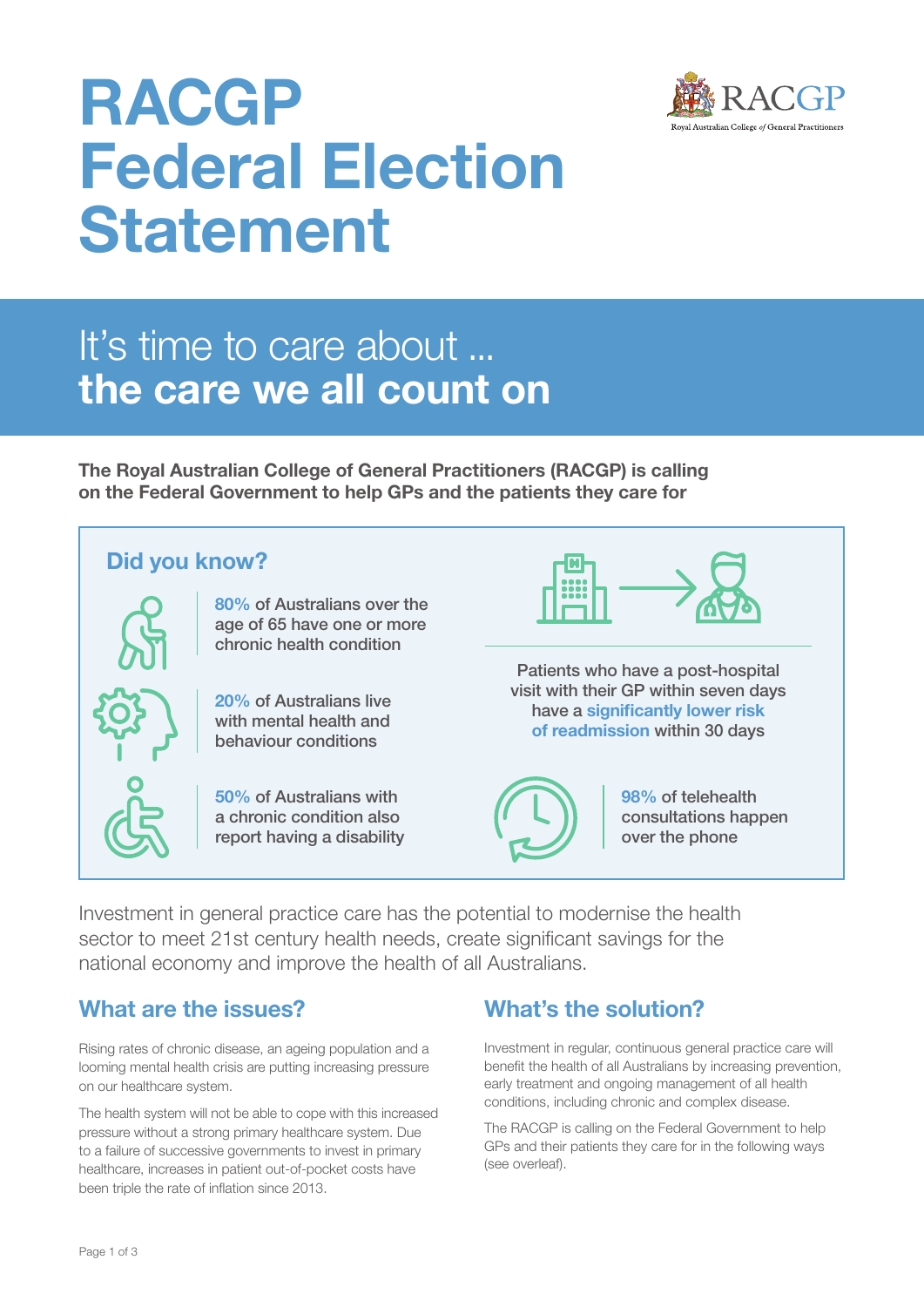#### The RACGP is calling on the Federal Government to:

**Establish new service incentive payments** (SIPs) to support regular and continuous care to improve the health of the most vulnerable Australians – keeping them healthy for longer

Older people – The SIP would provide additional support for patients receiving a targeted level of care from their regular GP, such as an MBS Health Assessment and/or a General Practice Management Plan and at least one review, as well as a frailty assessment.

- Health gets more complex as people age.
- Addressing common ageing-related health issues, such as frailty, in general practice keeps people healthy in the community for longer.

People with mental health conditions - The SIP would provide additional support for patients receiving a targeted level of care from their regular GP, such as a General

Increase the value of a patient's Medicare rebate by 10% for GP consultations

Practice Mental Health Treatment Plan and at least one review, as well as a physical health assessment.

- People with mental health conditions often present to GPs as their first point of care.
- The mental health sector is strained people with mental health conditions are twice as likely to report having a chronic physical condition.

People with disability - The SIP would provide additional support for patients receiving a targeted level of care from their regular GP, such as a General Practice Management Plan and at least one review, as well as help completing relevant National Disability Insurance Scheme documentation.

- Chronic conditions often coexist with disability.
- People living with disability experience high or very high levels of psychological distress.



#### • People with more complex health conditions (including mental health) need more time with their GP, so the sicker a person gets, the more they may pay to see their GP.

• The Medicare rebate per minute decreases significantly

longer than 20 minutes

the longer a patient spends with their GP.

### 3 Reinstitute Medicare rebates for long phone consultations as part of permanent scheme

- Removing rebates for phone consultations effectively removes telehealth in Australia.
- Infrastructure and accessibility issues make video consultations unsuitable for many patients, including older people and those living in remote areas.